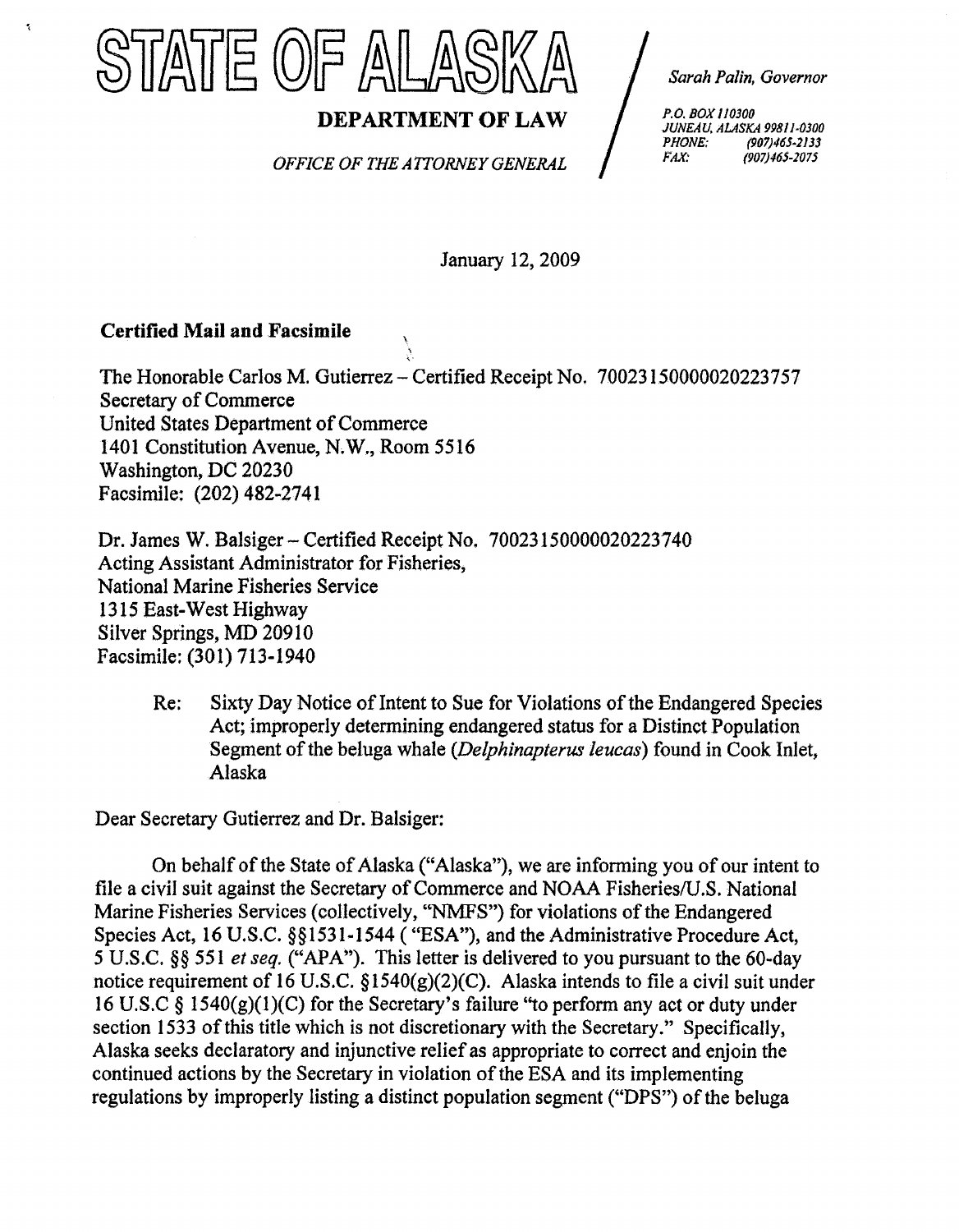The Honorable Carlos M. Gutierrez January 12, 2009 Dr. James W. Balsiger Page 2 Re: Sixty Day Notice of Intent to Sue for Violations of the Endangered Species Act

whale found in Cook Inlet as in danger of extinction throughout its range and the listing ofthis DPS as an endangered species.} We will also seek legal fees and costs associated with the legal action.

On April 20, 2007, NMFS published a proposed rule to list beluga whales in Cook Inlet as an endangered species (72 FR 19854). On April 22, 2008, NMFS extended the deadline for a final determination to October 20, 2008 (73 FR21578). This extension was made "for the purposes of soliciting additional data," because several parties "questioned the sufficiency or accuracy of the available data used in the rulemaking," and because NMFS "determined that substantial disagreement exists over a certain aspect of the data presented in the proposed rule," the population trend of beluga whales in Cook Inlet (73 FR 62919). On October 22, 2008, NMFS published the final listing rule determining endangered status for the DPS of beluga whales in Cook Inlet under the ESA (73 FR62919).

Under the ESA, a species is endangered if it is "in danger of extinction throughout all or a significant portion of its range." 16 U.S.C. § 1532(6). An endangered determination is to be made by the Secretary "solely on the basis of the best scientific and commercial data available to him after conducting a review of the status of the species and after taking into account those efforts, if any, being made by any State or foreign nation, or any political subdivision of a State or foreign nation, to protect such species, whether by predator control, protection of habitat and food supply, or other conservation practices, within any area under its jurisdiction, or on the high seas." 16 U.S.C.  $§$  1533(b)(1)(A).

The Secretary must consider whether a species is an endangered species upon considering any of the following factors:  $(A)$  the present or threatened destruction, modification, or curtailment of its habitat or range; (B) overutilization for commercial, recreational, scientific, or educational purpose; (C) disease or predation; (D) the inadequacy of existing regulatory mechanisms; or (E) other natural or manmade factors affecting its continued existence. 16 U.S.C.  $\S$  1533(a) (1). One or more of NMFS' findings violate the ESA because they were not made "solely on the basis of the best scientific and commercial data available," which is a nondiscretionary mandate of the Secretary under 16 U.S.C. 1533 § (b)(1)(A), or the findings were made in a fashion that was "arbitrary, capricious, an abuse of discretion, or otherwise not in accordance with law." 5 U.S.C. § 706 (2)(A).

 $\mathbf{I}$ Use of the term DPS in this letter does not mean that Alaska necessarily agrees with the finding by NMFS that beluga whales in Cook Inlet were properly determined to be a DPS.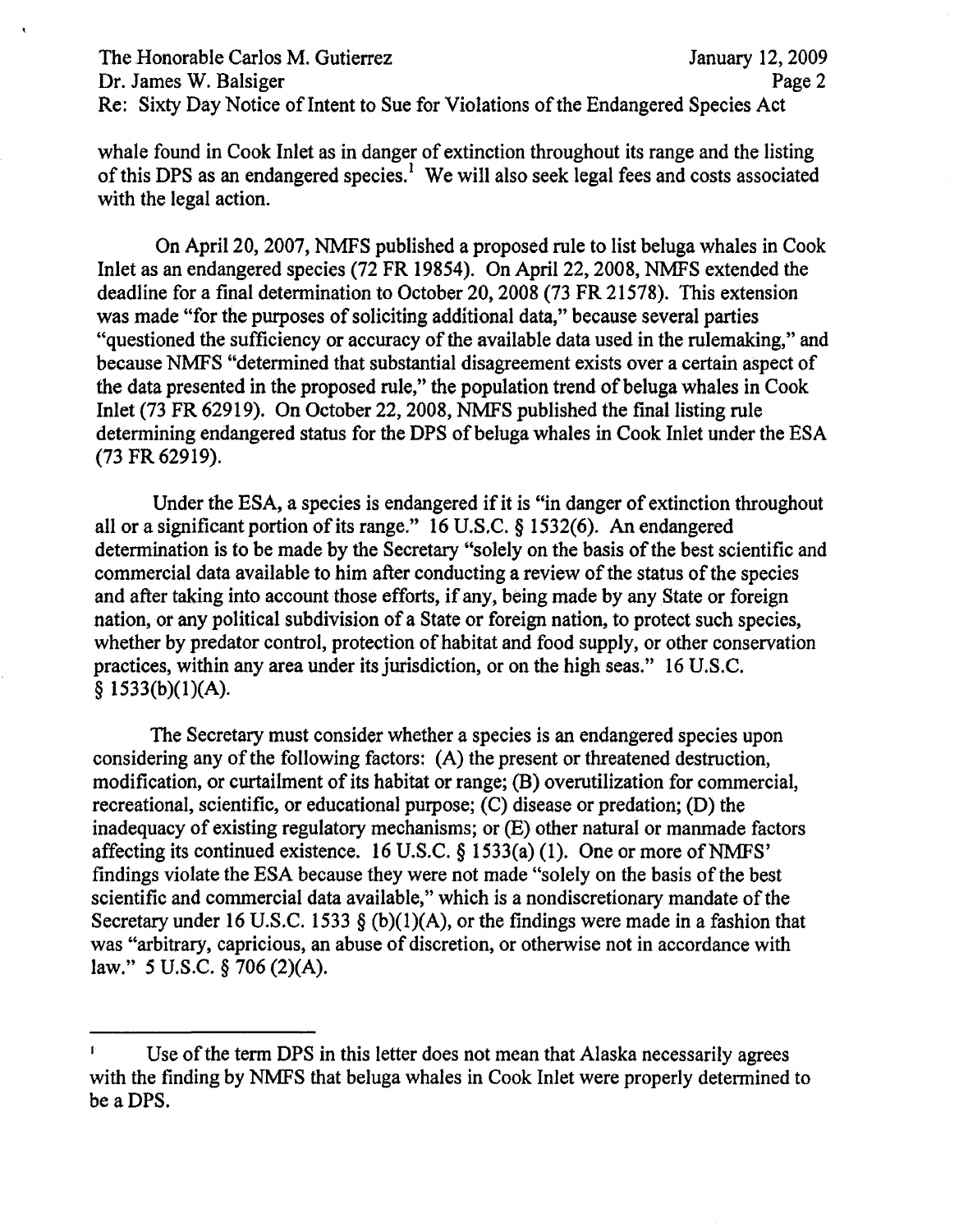The Honorable Carlos M. Gutierrez January 12, 2009 Dr. James W. Balsiger Page 3 Re: Sixty Day Notice of Intent to Sue for Violations of the Endangered Species Act

In particular, the final rule in addressing factor D, the "inadequacy of existing regulatory mechanisms," failed to properly consider the substantial regulation by the State and its political subdivisions of beluga habitat and food supply covering nearly every aspect of the environment affecting beluga whales in Cook Inlet, including water quality, oil and gas development, coastal and upland development, prey species management, cruise ship regulation, and port development, among many others. These laws, when considered together with existing federal regulations, ensure that beluga whales in Cook Inlet are well protected.

The fmding regarding inadequacy of existing regulatory mechanisms violates the ESA because, among other things, NMFS does not identify the best available "scientific and commercial data" identifying the regulatory deficiencies that if addressed would benefit the recovery of beluga whales in Cook Inlet beyond the extensive existing federal, state, and local government laws affecting all aspects beluga habitat and food supply in Cook Inlet.

In addition, NMFS violated the ESA and APA by: (1) failing to adequately consider other conservation or protection efforts by Alaska or its political subdivisions in making the listing determination; (2) failing to provide to Alaska's agencies an adequate written justification under 16 U.S.C  $\S$  1533(i) for those portions of NMFS' final rule not consistent with the Alaska agencies' comments; (3) failing to properly document or support its determination under the applicable policy and consistent with recent Ninth Circuit authority that the beluga whales in Cook Inlet comprise a distinct population segment within the definition of a "species;" and (4) failing to provide a public review and comment period on significant studies and documentation used to support the listing, including the April 2008 and October 2008 status reviews and other items or information used by NMFS to resolve "substantial disagreement" over certain aspects of the data presented in the proposed rule.

Additional details supporting our claims are referenced in the comments by Alaska, submitted to NMFS on or about July 31, 2007 and incorporated herein by this reference. The description of measures by political subdivisions of Alaska are included in their charters and ordinances of record and in their respective comments submitted during the comment period on the proposed final rule.

### A. Other Conservation and Protection Efforts by Alaska, its Political Subdivisions, and Others Were Not Adequately Considered

Under the ESA, NMFS must consider conservation measures being made by "any State or foreign nation, or any political subdivision of a State or foreign nation, to protect such species, whether by predator control, protection of habitat and food supply, or other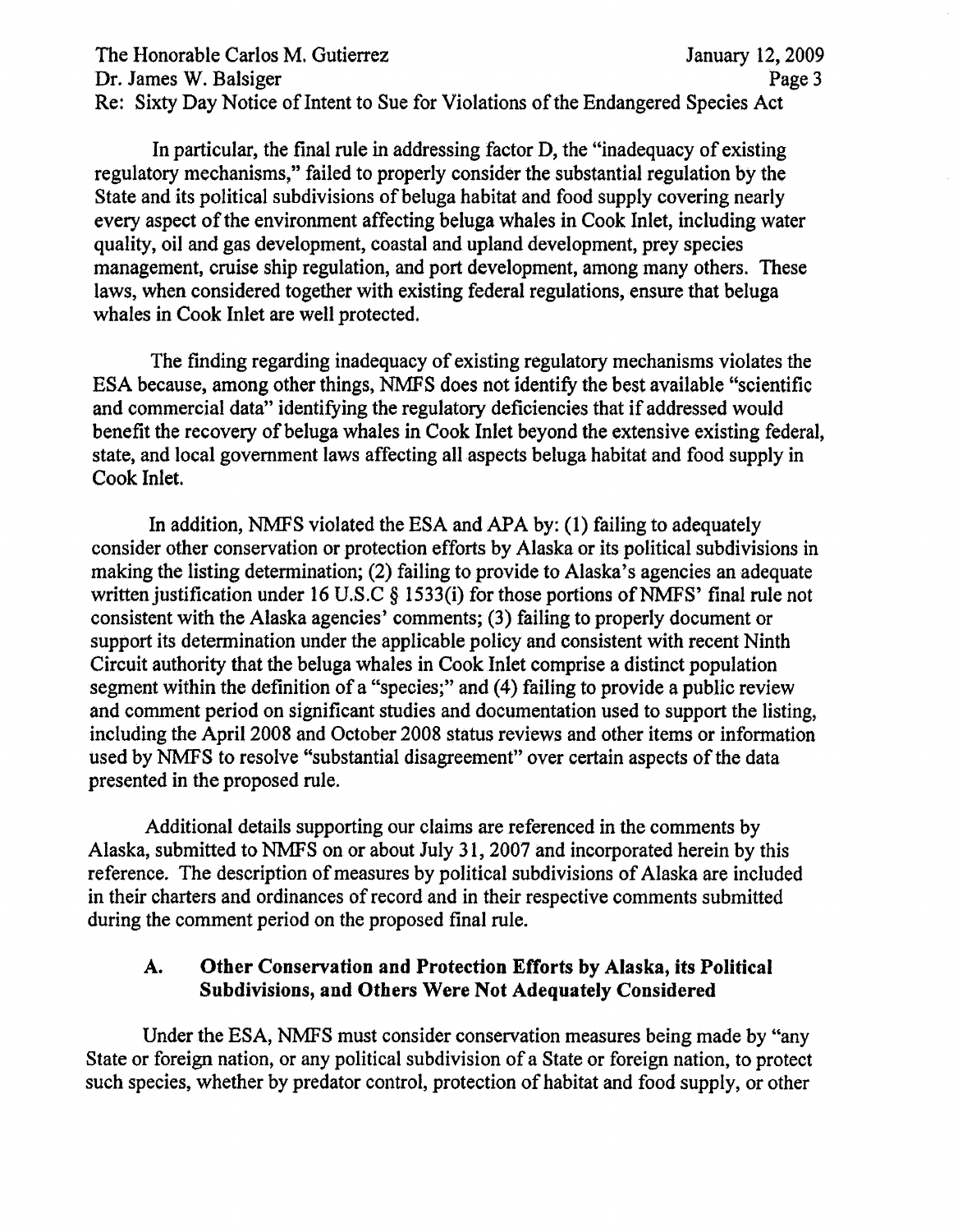## The Honorable Carlos M. Gutierrez January 12, 2009 Dr. James W. Balsiger Page 4 Re: Sixty Day Notice of Intent to Sue for Violations of the Endangered Species Act

conservation practices, within any area under its jurisdiction, or on the high seas." 16 U.S.C. § 1533(b)(I)(A). Such consideration is a nondiscretionary mandate of the Secretary under 16 U.S.C. § 1533(b)(1)(A). NMFS purported to undertake such a review in the rulemaking at page 62928 in summarizing and addressing "Efforts Being Made to Protect The Species."

In its comments, Alaska submitted extensive information on the ongoing and planned conservation efforts by state and local entities. See Alaska's comments, Ch. 3. Overall, Alaska submitted 30 pages of comments on ongoing and planned conservation efforts by state and local entities. NMFS summarized its evaluation of those efforts as follows:

In developing our final listing determination, we have considered the best available information concerning conservation efforts and any other protective efforts by states or local entities for which we have information. We conclude that existing conservation efforts do not provide sufficient certainty of effectiveness to substantially ameliorate the level of assessed extinction risk for Cook Inlet beluga whales. 73 FR 62919, 62928.

Beyond this conclusory assertion, NMFS does not document that it adequately considered the extensive provisions contained in the laws and regulations of Alaska and its political subdivisions addressing all aspects of beluga habitat and food supply and did not explain why these efforts will not be effective. These provisions, together with the final subsistence regulations and agreements in place addressing subsistence harvest of beluga whales in Cook Inlet, preclude the need to list the species at this time. Because NMFS did not document for the final rule that such conservation efforts were adequately considered, the final rule should be withdrawn.

## B. NMFS Did Not Adequately Respond Under Section 4(i) to Alaska's Comments

Under the ESA, if NMFS issues a final regulation that conflicts with comments submitted by a state agency (which under the Act means "any state agency, department, board, commission, or other governmental entity which is responsible for the management and conservation of fish, plant, or wildlife resources within a state"), then NMFS "shall submit to the State agency a written justification for [its] failure to adopt regulations consistent with the agency's comments." 16 U.S.C. § 1533(i) ("Section 4(i)").

Similarly, in the promulgation of the ESA listing regulations in 1984, the Service noted that the requirement in 50 C.F.R. § 424.l8(c) that implements Section 4(i) requires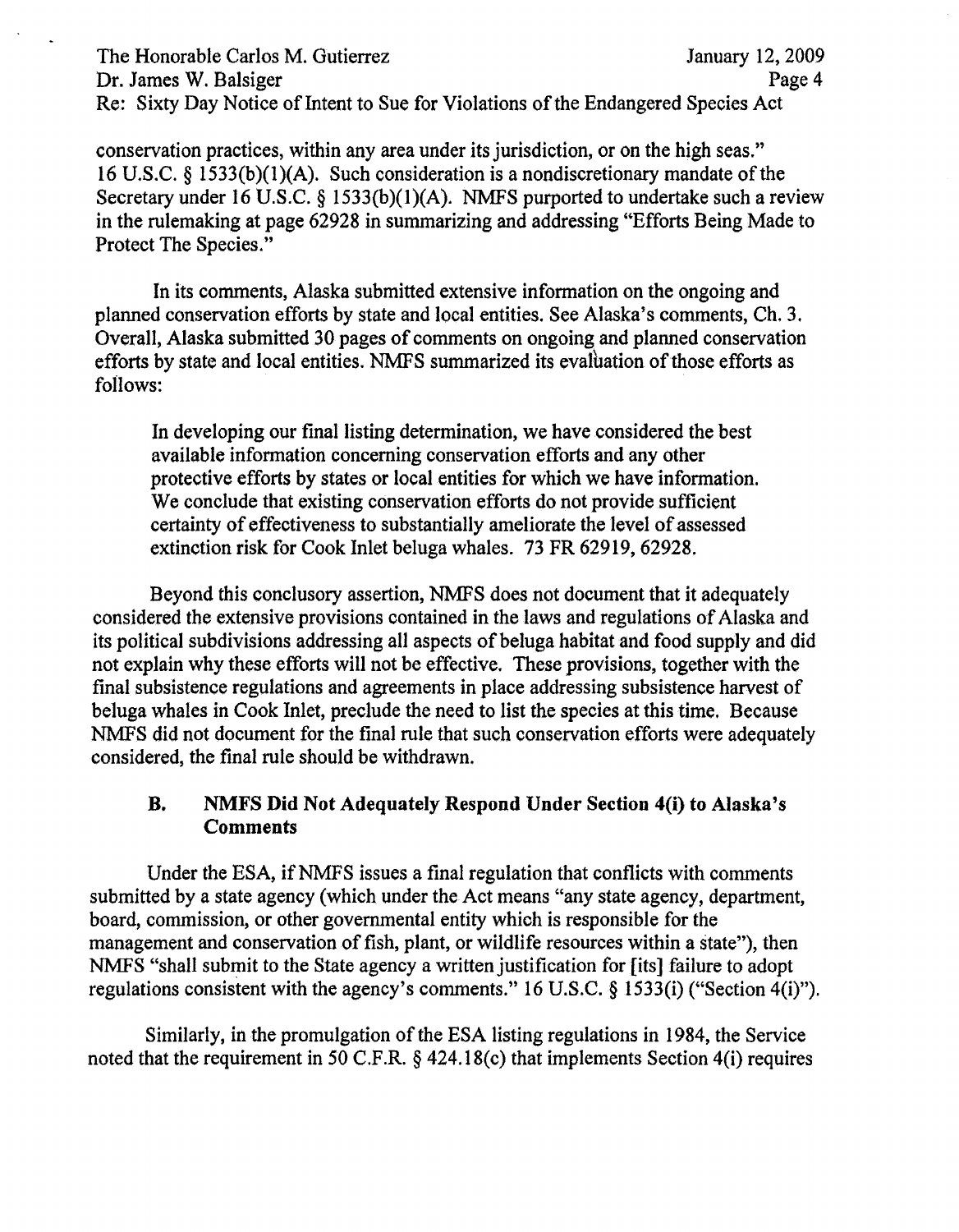The Honorable Carlos M. Gutierrez January 12, 2009 Dr. James W. Balsiger Page 5 Re: Sixty Day Notice of Intent to Sue for Violations of the Endangered Species Act

"that State agencies be adequately informed of the basis for any action that is not in agreement with that agency's recommendation." 49 FR 38900,38906 (Oct. 1, 1984).

NMFS has taken an action and adopted a final rule that is not consistent with the Alaska state agencies' comments and failed to specificaJIy address Alaska's comments (in the rule or by separate letter). Any post-decision-provided Section 4(i) justification that may later be received is inconsistent with statutory and congressional intent to seriously consider the advice of state agencies in the Federal regulatory process. Because a post-decision rationalization by NMFS of its decision in response to Alaska's comments is insufficient to comply with Section 4(i), the final rule should be withdrawn.

Alaska also puts NMFS on notice of Alaska's intent to challenge the adequacy of any Section 4(i) response that NMFS may ultimately provide to Alaska.

# c. The DPS Determination Is Not Properly Documented

NMFS "reaffirmed" its DPS determination for the beluga whale in Cook Inlet as part of its listing process and provided a separate rulemaking section and conclusion on "Determination of Species Under the ESA," 73 FR at 62926. The ESA defines the term "species" to include "any subspecies of fish or wildlife or plants, and any distinct population segment of any species of vertebrate fish or wildlife which interbreeds when mature." 16 U.S.C. § 1532(16). Although the statute does not define the term "distinct population segment," NMFS and the U.S. Fish and Wildlife Service ("FWS") have jointly adopted a policy statement guiding their evaluation of whether a population group should be treated as a DPS. The DPS policy sets forth two primary factors for consideration: (1) the discreteness of the population segment in relation to the remainder of the species to which it belongs, and  $(2)$  the significance of the population segment to the species to which it belongs. DPS Policy, 61 FR 4722, 4725 (Feb. 7, 1996).

The discreteness factor is satisfied jf a population segment is "separated from other populations of the same taxon as a consequence of physical, physiological, ecological, or behavioral factors," or if a population's boundaries are marked by international borders. *ld.* The significance factor is analyzed under four non-exclusive factors: (1) whether the population persists in a unique or unusual ecological setting;  $(2)$  whether the loss of the population would cause a "significant gap" in the taxon's range; (3) whether the population is the only surviving natural occurrence of a taxon; and (4) whether the population's genetic characteristics are "markedly" different from the rest of the taxon. *Id.* A population qualifies as a DPS if it is both discrete and significant. *Id.* If a population is deemed to be a DPS, the inquiry then proceeds to whether it is endangered or threatened. Id.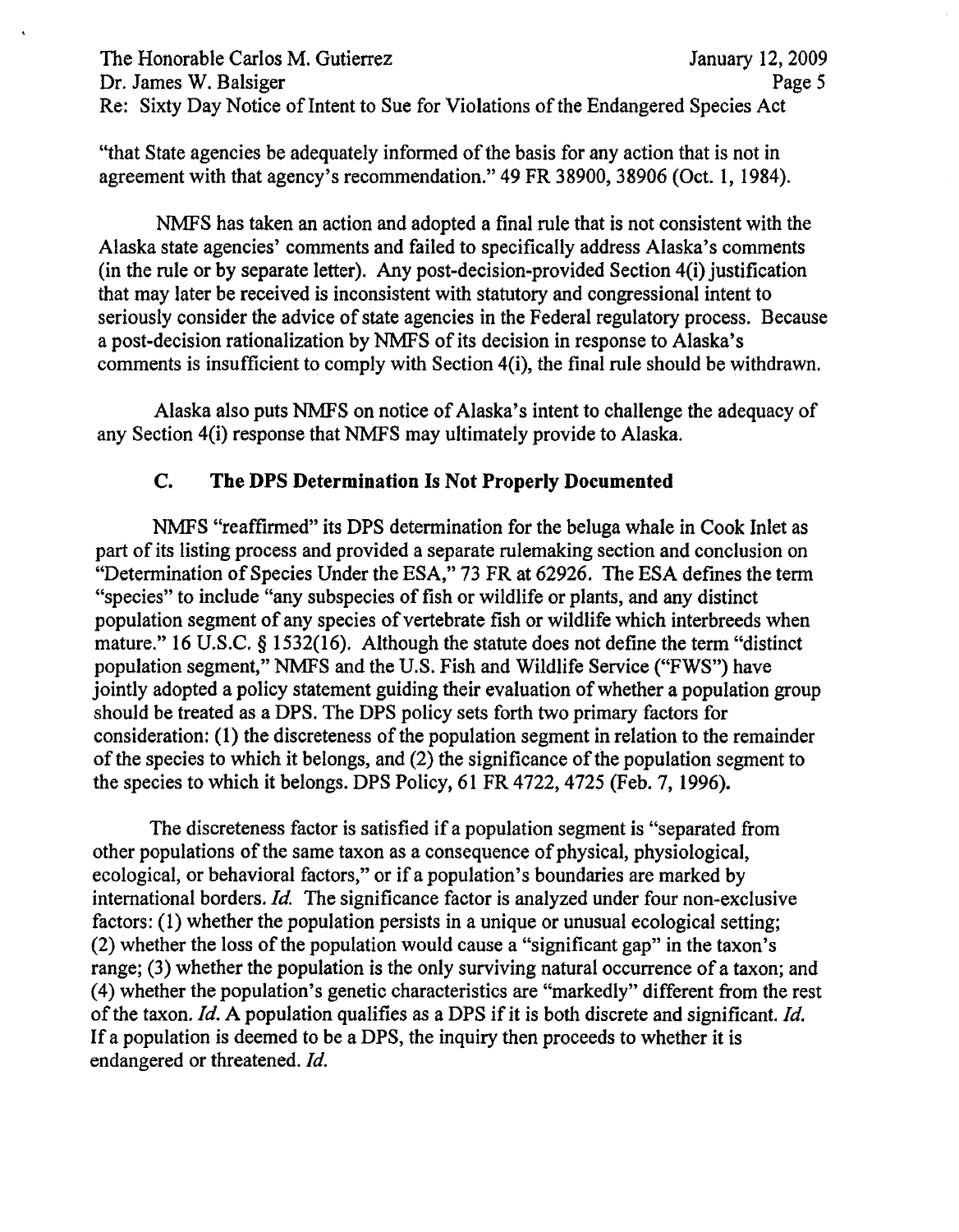The Honorable Carlos M. Gutierrez January 12, 2009 Dr. James W. Balsiger Page 6 Re: Sixty Day Notice of Intent to Sue for Violations of the Endangered Species Act

NMFS first found the Cook Inlet population to be discrete "because it is markedly separated from other populations of the same species." 73 FR at 62926.

Under the significance factor, NMFS relied on two of the four non-exclusive factors: (1) persistence in an ecological setting that is unique; and (2) whether the loss of the discrete population segment would result in a significant gap in the range of the species. *Id.* NMFS determined that Cook Inlet is a unique biological setting because it supports the southernmost of the five extant beluga populations in Alaska, and is the only water south of the Alaska peninsula, or within the Gulf of Alaska, that supports a viable beluga whale population. NMFS also claimed that the ecological setting of Cook Inlet was unique based on its incised glacial fjord setting, the large tidal exchanges, and its true estuary. NMFS asserts that no similar habitat exists in Alaska or elsewhere in the United States. On the second factor, because the Cook Inlet population is separated from other beluga populations, NMFS "determined that the loss of the Cook Inlet beluga population segment may result in the complete loss of the species in the Gulf of Alaska, resulting in a significant gap in the range with little likelihood of immigration from other beluga population segments into Cook Inlet." 73 FR at 62926.

These two determinations are inadequately documented in the final rule. The Ninth Circuit recently reviewed the FWS' application of the DPS policy in *Northwest Ecosystem Alliance v. U.S. Fish and Wildlife Service,* 475 F.3d 1136, 1138 (9<sup>th</sup> Cir. 2007). In that case, the court upheld the FWS' determination that the Washington population of the western gray squirrel did not qualify as a distinct population segment. The court specifically reviewed the FWS' application of three of the four non-exclusive significance factors, including the "ecological setting" and "significant gap" factors that NMFS relied on here.

The *Northwest Ecosystem Alliance* court noted that the uniqueness of the habitat should be tied to some feature of importance for the species. Here, NMFS essentially asserts that Cook Inlet is important because it contains the southernmost beluga population, is an incised glacial fjord, and experiences large tidal exchanges in a true estuary. But NMFS does not explain how that geological setting interacts either with important characteristics of the beluga whale or is significant for the survival and recovery of the beluga whale. NMFS' explanation of the purported significance of this ecological setting and uniqueness to the species was not adequately considered in the final rule.

Next, NMFS does not explain why the loss of the Cook Inlet population might create a significant gap in the range of the species. "Significant" in this context has its commonly understood meaning, which is "important." *Northwest Ecosystem Alliance,*  475 F.3d at 1146. While the Cook Inlet population may be, as was the Washington gray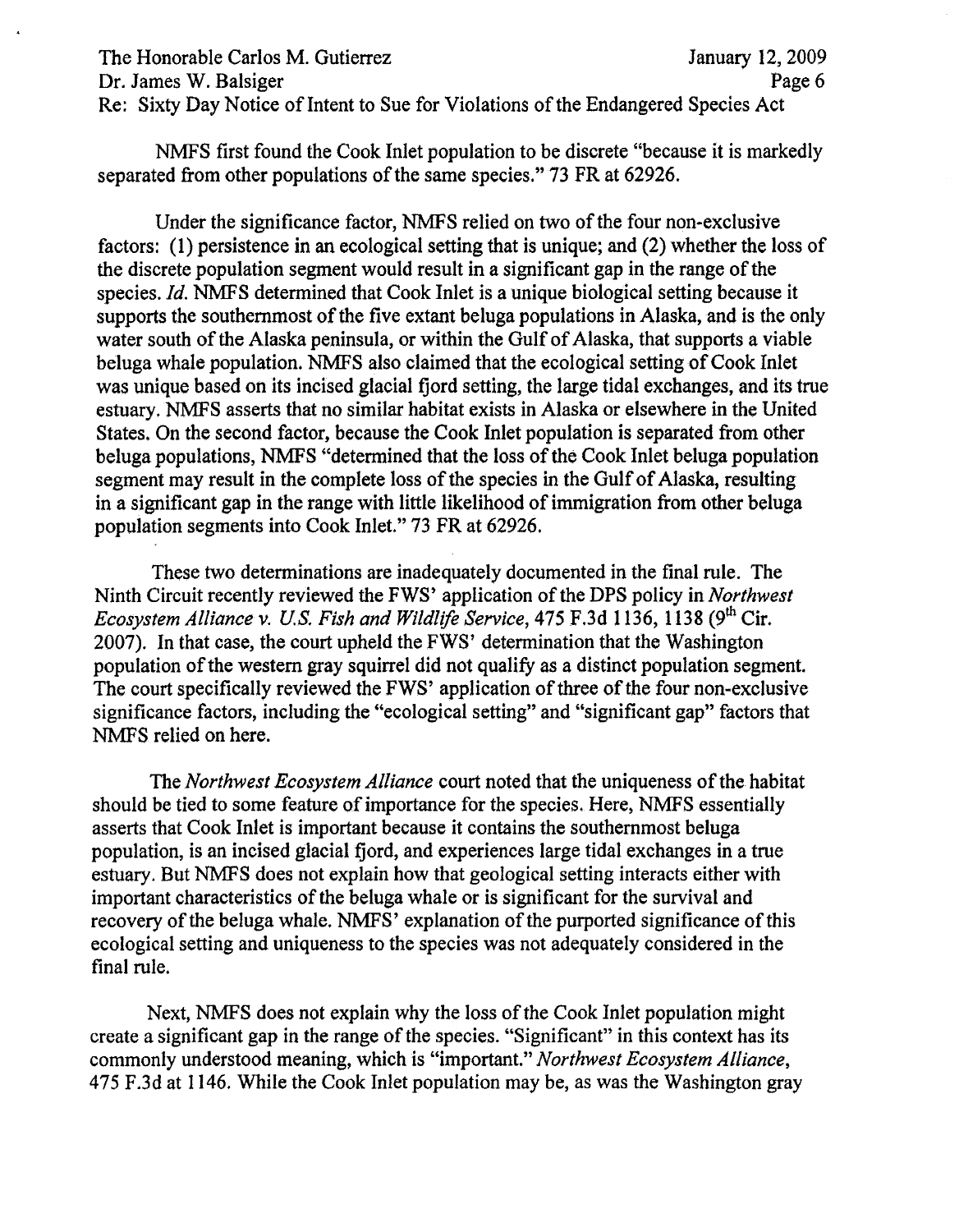The Honorable Carlos M. Gutierrez January 12, 2009 Dr. James W. Balsiger Page 7 Re: Sixty Day Notice of Intent to Sue for Violations of the Endangered Species Act

squirrel population in *Northwest Ecosystem Alliance,* an isolated, peripheral population at the southern portion of the subspecies' range, that alone may not mean that its loss creates a significant gap in the range of the species. By this measure, NMFS failed to establish the necessary "significance" to classify beluga whales in Cook Inlet as a DPS.

Because NMFS failed to adequately document compliance with its own DPS policy in determining that the Cook Inlet population constitutes a DPS under the ESA, and because of the other violations described above, the final rule should be withdrawn.

## D. NMFS Failed to Provide for Additional Public Comment for Supplemental Status Review, Analysis of 2008 Survey Data, and Further Supplemental Status Review.

NMFS created and evaluated, and later relied on in its listing decision, several documents after the close of the public comment period on August 3, 2007. Those items included the April 2008 status review, the October 2008 supplemental status review, NMFS' analysis of 2008 survey data, and preparation of an abundance estimate for 2008. NMFS noted that it had extended the period for issuing the rule by six months "for the purposes of soliciting additional data." 73 FR at 62919. Several parties, including the Alaska Department of Fish and Game, "questioned the sufficiency or accuracy of the available data used in the rulemaking." *Id.* NMFS "determined that substantial disagreement exists over a certain aspect of the data presented in the proposed rule," specifically "disagreement remained over the population trend of beluga whales in Cook Inlet, and whether the population is demonstrating a positive response to the restrictions on subsistence harvest imposed in 1999." *Id.* Alaska requested a six month extension to allow NMFS to obtain and consider additional information but did not waive any applicable requirement for additional public comment,and in fact offered assistance in assessing and evaluating beluga abundance data for 2008. (Letter dated December 24, 2007 from Denby S. Lloyd, Commissioner, Alaska Department of Fish and Game to Dr. William Hogarth, Assistant Administrator for Fisheries, National Oceanic and Atmospheric Association).

Generally, ESA Section 4 mandates that NMFS determine a species listing decision through notice and comment rulemaking. See 16 U.S.C. § 1533(a)(1). The required notice and comment rulemaking procedures include those prescribed by the federal Administrative Procedure Act, 5 U.S.C. § 553, in addition to the specific notice and comment procedures set out in the ESA. See 16 U.S.C. § 1533(b)(4)-(6). The NMFS' obligation to comply with these notice and comment rulemaking procedures is mandatory and not discretionary. *See, e.g., Idaho Farm Bureau Fed'n* v. *Babbitt,* 58 F.3d 1392, 1395, 1402-1404 (9th Cir. 1995); *see also Centerfor Biological Diversity* v. *Norton,*  240 F.Supp.2d 1090, 1106-1107 (D. Ariz. 2003).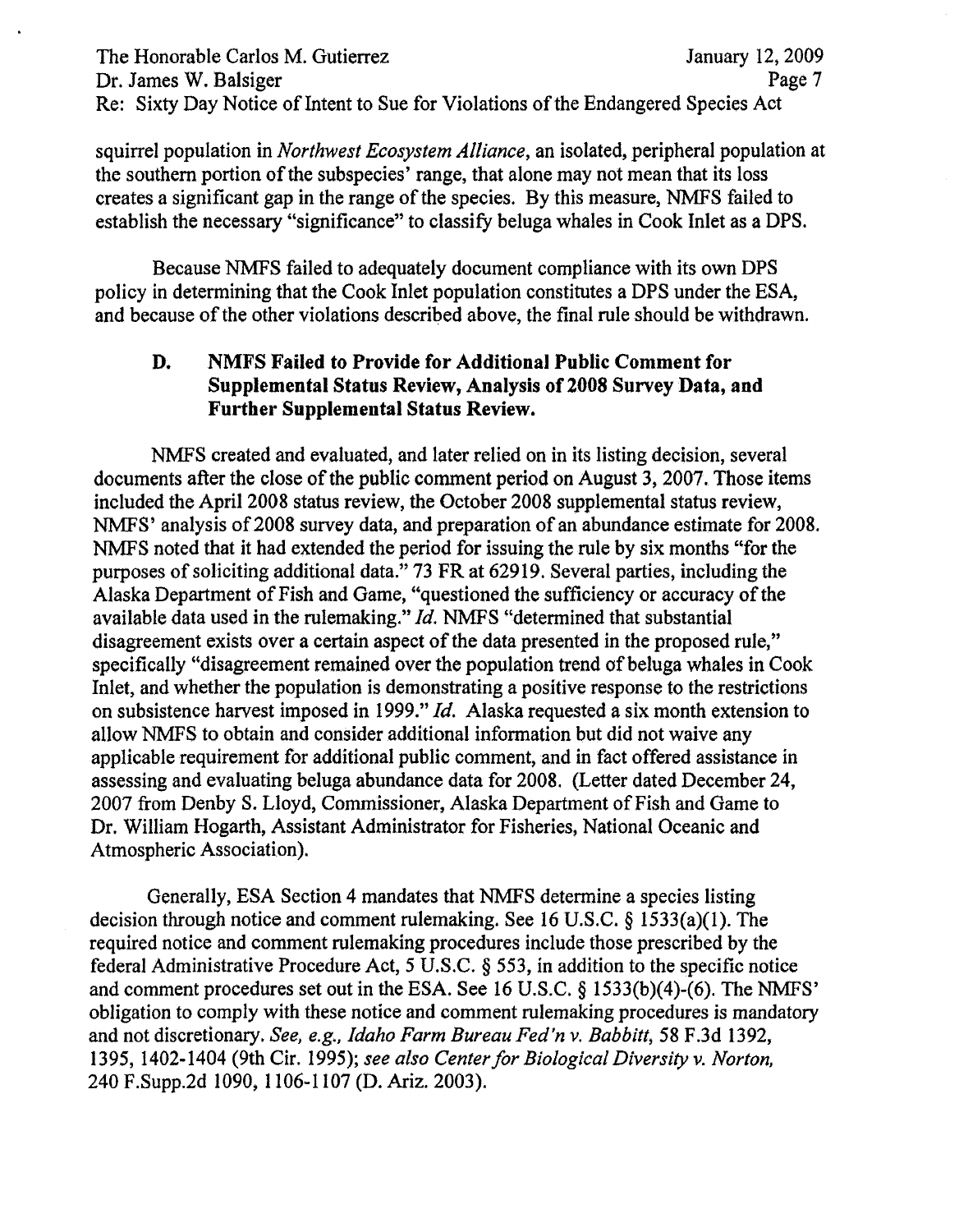The Honorable Carlos M. Gutierrez January 12, 2009 Dr. James W. Balsiger Page 8 Re: Sixty Day Notice of Intent to Sue for Violations of the Endangered Species Act

NMFS should have re-opened the public comment period to allow public review and comment on the supplemental status review and related items. This lack of opportunity for public review and comment on critical information and to receive the benefit of public review of the data prejudiced Alaska by not allowing public comment or the expertise of other parties to be considered. Because the need for the information from the analysis of the 2008 survey data was important enough to extend the date for the final listing determination, it was similarly important to re-open public review and comment, and therefore, the fmal rule should be withdrawn to obtain public comment on the new survey data.

#### E. AP**A Claims**

Although APA related claims are not subject to the requirement of the 60-day notice provision, additionally or in the alternative, we believe that the Secretary's actions in issuing the final rule listing beluga whales in Cook Inlet as endangered were "arbitrary, capricious, an abuse of discretion, or otherwise not in accordance with law." 5 U.S.C.  $\S$  706 (2)(A). The arbitrary and capricious nature of the decision is demonstrated by the listing of a DPS without adequately supporting this designation and ignoring the . substantial conservation measures protecting beluga whale habitat and food supply through laws by Alaska and its political subdivisions. The Secretary's finding of inadequacy of existing regulatory mechanisms under 16 U.S.C. § 1533(a)(l)(D) simply ignores these substantial measures under the laws of the state and its political subdivisions to protect beluga whale habitat and food supply which together with subsistence harvest regulation and agreements are sufficient to ameliorate the need to list the species under 16 U.S.C. § 1533 (b)(1)(A). We reserve the right to raise all available APA and ESA claims and to rely on the entire administrative record. Because the Secretary selectively relied on new information obtained after the close of public comment, we also reserve the right to rely on available information outside the official administrative record, when pursuing Alaska's claims under this notice to sue.

In summary, the ESA authorizes Alaska to file suit for the Secretary's failure to perform any nondiscretionary act relating to 16 U.S.C. § 1533. 16 U.S.C.  $\S$  1540(g)(1)(C). The 60-day notice is intended to provide you an opportunity to correct the actions taken in violation of the ESA by withdrawing the listing of the beluga whale distinct population segment in Cook Inlet as endangered. We appreciate your consideration of the claims described in this notice and hope that the Secretary will quickly act to resolve these issues.